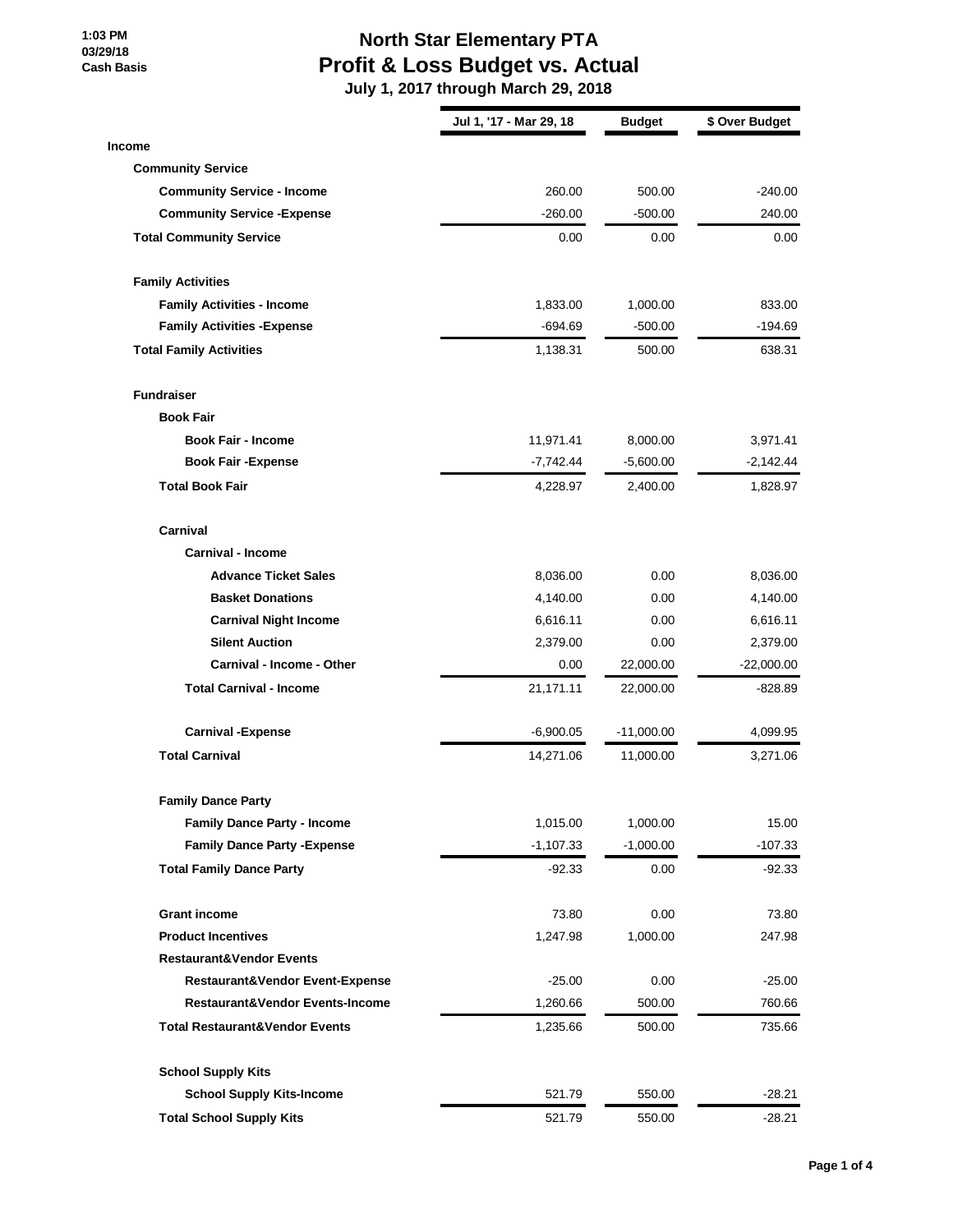### **1:03 PM 03/29/18 Cash Basis**

## **North Star Elementary PTA Profit & Loss Budget vs. Actual**

|                                     | Jul 1, '17 - Mar 29, 18 | <b>Budget</b> | \$ Over Budget |
|-------------------------------------|-------------------------|---------------|----------------|
| <b>Spirit Fest</b>                  |                         |               |                |
| <b>Spirit Fest - Income</b>         | 9,291.00                | 13,000.00     | $-3,709.00$    |
| <b>Spirit Fest -Expense</b>         | $-844.36$               | $-900.00$     | 55.64          |
| <b>Total Spirit Fest</b>            | 8,446.64                | 12,100.00     | $-3,653.36$    |
|                                     |                         |               |                |
| <b>Tile Night</b>                   |                         |               |                |
| <b>Tile Night - Expense</b>         | $-2,332.39$             | $-1,250.00$   | $-1,082.39$    |
| Tile Night - Income                 | 3,097.00                | 1,500.00      | 1,597.00       |
| <b>Total Tile Night</b>             | 764.61                  | 250.00        | 514.61         |
| <b>Total Fundraiser</b>             | 30,698.18               | 27,800.00     | 2,898.18       |
| <b>Interest Income</b>              | 0.63                    | 1.00          | $-0.37$        |
| Membership                          |                         |               |                |
| <b>Membership - Income</b>          | 3,450.00                | 2,500.00      | 950.00         |
| <b>Membership-Expense</b>           | $-1,759.00$             | $-1,300.00$   | $-459.00$      |
| <b>Total Membership</b>             | 1,691.00                | 1,200.00      | 491.00         |
| <b>PTA Donations</b>                | 105.00                  | 100.00        | 5.00           |
| <b>Spirit Wear</b>                  |                         |               |                |
| <b>Spirit Wear - Income</b>         | 4,247.75                | 6,000.00      | $-1,752.25$    |
| <b>Spirit Wear - Expense</b>        | $-1,939.75$             | $-4,600.00$   | 2,660.25       |
| <b>Total Spirit Wear</b>            | 2,308.00                | 1,400.00      | 908.00         |
| <b>Staff Appreciation</b>           |                         |               |                |
| <b>Staff Appreciation - Income</b>  | 1,105.00                | 1,000.00      | 105.00         |
| <b>Staff Appreciation - Expense</b> | $-1,334.49$             | $-2,105.00$   | 770.51         |
| <b>Total Staff Appreciation</b>     | $-229.49$               | $-1,105.00$   | 875.51         |
| Yearbook                            |                         |               |                |
| Yearbook - Income                   | 0.00                    | 8,500.00      | $-8,500.00$    |
| Yearbook - Expense                  | 0.00                    | $-7,000.00$   | 7,000.00       |
| <b>Total Yearbook</b>               | 0.00                    | 1,500.00      | $-1,500.00$    |
| <b>Total Income</b>                 | 35,711.63               | 31,396.00     | 4,315.63       |
| <b>Expense</b>                      |                         |               |                |
| <b>Academic Competition</b>         |                         |               |                |
| <b>National Geography Bee</b>       | 145.00                  | 145.00        | 0.00           |
| <b>Science Olympiad</b>             | 0.00                    | 25.00         | $-25.00$       |
| <b>Spelling Bee</b>                 | 183.50                  | 183.50        | 0.00           |
| <b>Total Academic Competition</b>   | 328.50                  | 353.50        | $-25.00$       |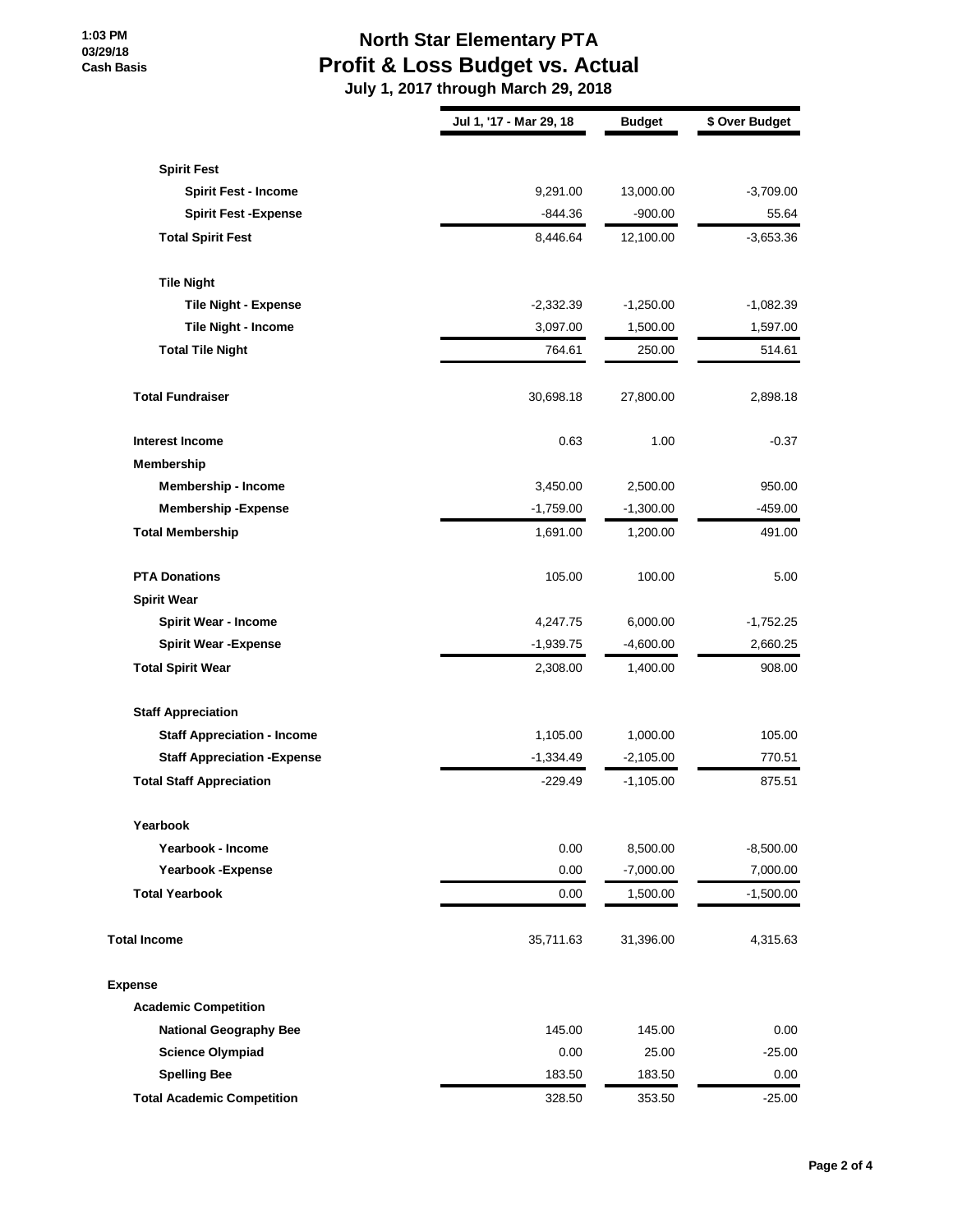## **North Star Elementary PTA Profit & Loss Budget vs. Actual**

|                                        | Jul 1, '17 - Mar 29, 18 | <b>Budget</b> | \$ Over Budget |
|----------------------------------------|-------------------------|---------------|----------------|
| <b>Charitable Assistance</b>           | 6.50                    | 500.00        | $-493.50$      |
| <b>Copy/Printing</b>                   | 0.00                    | 500.00        | $-500.00$      |
| <b>Field Day</b>                       | 0.00                    | 250.00        | $-250.00$      |
| <b>Fifth Grade Activities</b>          | 0.00                    | 1,200.00      | $-1,200.00$    |
| <b>Garden Committee</b>                | 0.00                    | 500.00        | $-500.00$      |
| <b>Health and Wellness</b>             | 73.45                   | 200.00        | $-126.55$      |
| <b>Instructional Support</b>           | 1,949.95                | 2,500.00      | $-550.05$      |
| <b>Insurance</b>                       | 215.00                  | 215.00        | 0.00           |
| Landscaping                            | 67.42                   | 100.00        | $-32.58$       |
| <b>Post Office</b>                     | 0.00                    | 100.00        | $-100.00$      |
| <b>Programs</b>                        |                         |               |                |
| <b>ARC</b>                             | 0.00                    | 1,850.00      | $-1,850.00$    |
| Art                                    | 0.00                    | 200.00        | $-200.00$      |
| <b>Assembly Programs</b>               | 1,350.00                | 1,200.00      | 150.00         |
| <b>Enrichment</b>                      | 400.00                  | 400.00        | 0.00           |
| Guidance                               | 0.00                    | 200.00        | $-200.00$      |
| Gym / Girls on the Run                 | 25.99                   | 0.00          | 25.99          |
| <b>Junior Achievement</b>              | 1,850.00                | 1,850.00      | 0.00           |
| <b>Music</b>                           | 105.78                  | 400.00        | $-294.22$      |
| <b>Native American Day</b>             | 0.00                    | 150.00        | $-150.00$      |
| <b>Physical Education</b>              | 0.00                    | 400.00        | $-400.00$      |
| <b>Reflections</b>                     | 77.50                   | 100.00        | $-22.50$       |
| <b>Science Programs</b>                | 3,660.00                | 4,500.00      | $-840.00$      |
| <b>Senior Class Annual Celebration</b> | 0.00                    | 500.00        | $-500.00$      |
| <b>Total Programs</b>                  | 7,469.27                | 11,750.00     | $-4,280.73$    |
| <b>PTA Operating Expense</b>           |                         |               |                |
| Professional fees for tax work         | 45.00                   | 45.00         | 0.00           |
| <b>PTA Website</b>                     | 527.99                  | 527.99        | 0.00           |
| <b>State Annual Conference</b>         | 0.00                    | 70.00         | $-70.00$       |
| <b>PTA Operating Expense - Other</b>   | 217.65                  | 430.00        | $-212.35$      |
| <b>Total PTA Operating Expense</b>     | 790.64                  | 1,072.99      | $-282.35$      |
| <b>Recess Equipment</b>                | 495.21                  | 600.00        | $-104.79$      |
| Safety in School                       | 36.75                   | 100.00        | $-63.25$       |
| <b>School and Staff Support</b>        | 4,196.35                | 5,750.00      | $-1,553.65$    |
| School parking space signs             | 199.53                  | 150.00        | 49.53          |
| <b>Student of the Week</b>             | 144.77                  | 150.00        | $-5.23$        |
| <b>Student Planner</b>                 | 1,710.65                | 1,710.65      | 0.00           |
| <b>Total Expense</b>                   | 17,683.99               | 27,702.14     | $-10,018.15$   |
| Net Income                             | 18,027.64               | 3,693.86      | 14,333.78      |